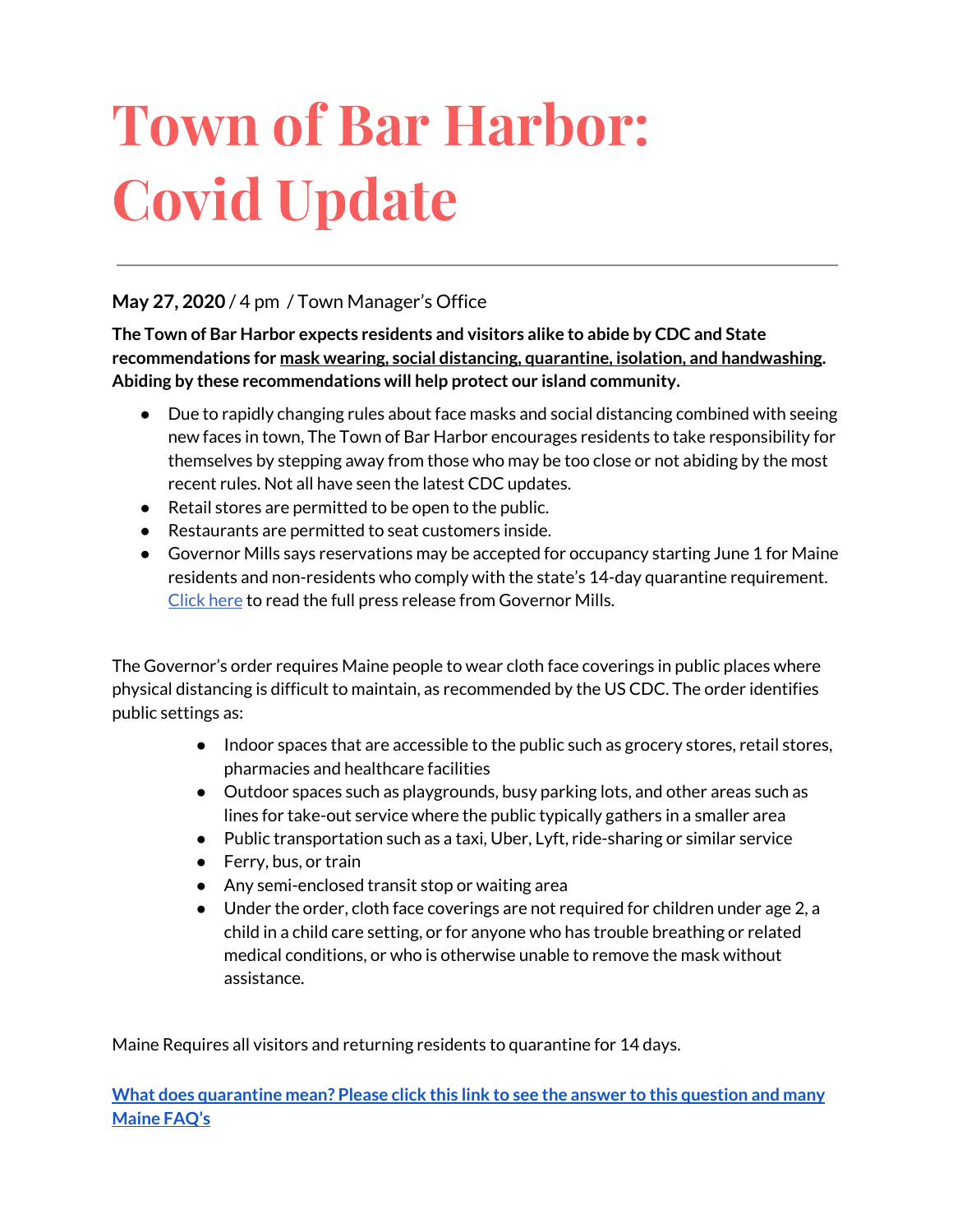# **Covid Transmission Update**

- **● MDI Hospital confirmed thatthey have had five (5) positive tests to date.**
- **● As oftoday 5/27/20, Maine CDC has confirmed eleven (11) positive cases in Hancock County.**
- **● There is one (1) positive case at Birch Bay Village in Bar Harbor.**
	- **○ Click Here for Birch Bay Press [Release](https://www.birchbayvillage.us/category/coronavirus/)**

Maine Center for [Disease](https://www.maine.gov/dhhs/mecdc/infectious-disease/epi/airborne/coronavirus.shtml) Control

# **Public Safety & Municipal News**

- **● Town staff will present proposed changes to vacation rentals (regulatory approaches) at a public information session on Wednesday, May 27 at 6 pm.**
- There will be a Public Zoom Forum on 5/28 at 5 pm to discuss Covid 19 as it relates to **Bar Harbor.**
- **● The next Town Council meeting will be June 2, 2020, 4:00 PM. Streaming live on Spectrum Channel 1303 or on [Townhallstreams.com](http://townhallstreams.com/)**
- **● Comfort Stations (bathrooms) on Newport Drive, atthe Ballfield, and the Town Pier are now open.**
- **● The Park Street Playground is now open to the public.**
- **● Municipal Offices are now open to the public. Please wear a mask and practice social distancing to reduce exposure and risk to staff.**
- Parking meters are being installed and will go live on June 1st.
- Transfer Station Permit Stickers New residents or residents with new vehicles may obtain a new permit sticker at both the Transfer Station and the Town's Finance Office during normal business hours.
- Compost Compost is currently available at the Public Works facility in Hulls Cove from 8:00 am to 2:45 pm, Monday - Friday.
- Metal Pile Metal pile is now open for metal drop-off at the Public Works facility in Hulls Cove from 7:00 am to 3:30 pm, Monday - Friday.
- THE FINANCE OFFICE IS OPEN M-F 8:30 AM TO 5:00 PM
	- $\circ$  To make your transaction as efficient as possible here is a list of things you need to be prepared. PLEASE NOTE: THE FINANCE OFFICE IS LIMITED TO TWO PEOPLE AT A TIME.
	- $\circ$  If you are making a payment and you do not need a receipt, you may leave your payments in the secured hallway drop box. Please do not leave cash.
	- DOCUMENTS AND COMPLETED PAPERWORK NEEDED FOR VEHICLE REGISTRATIONS:
	- 1. For re-registrations:
		- Last year's registration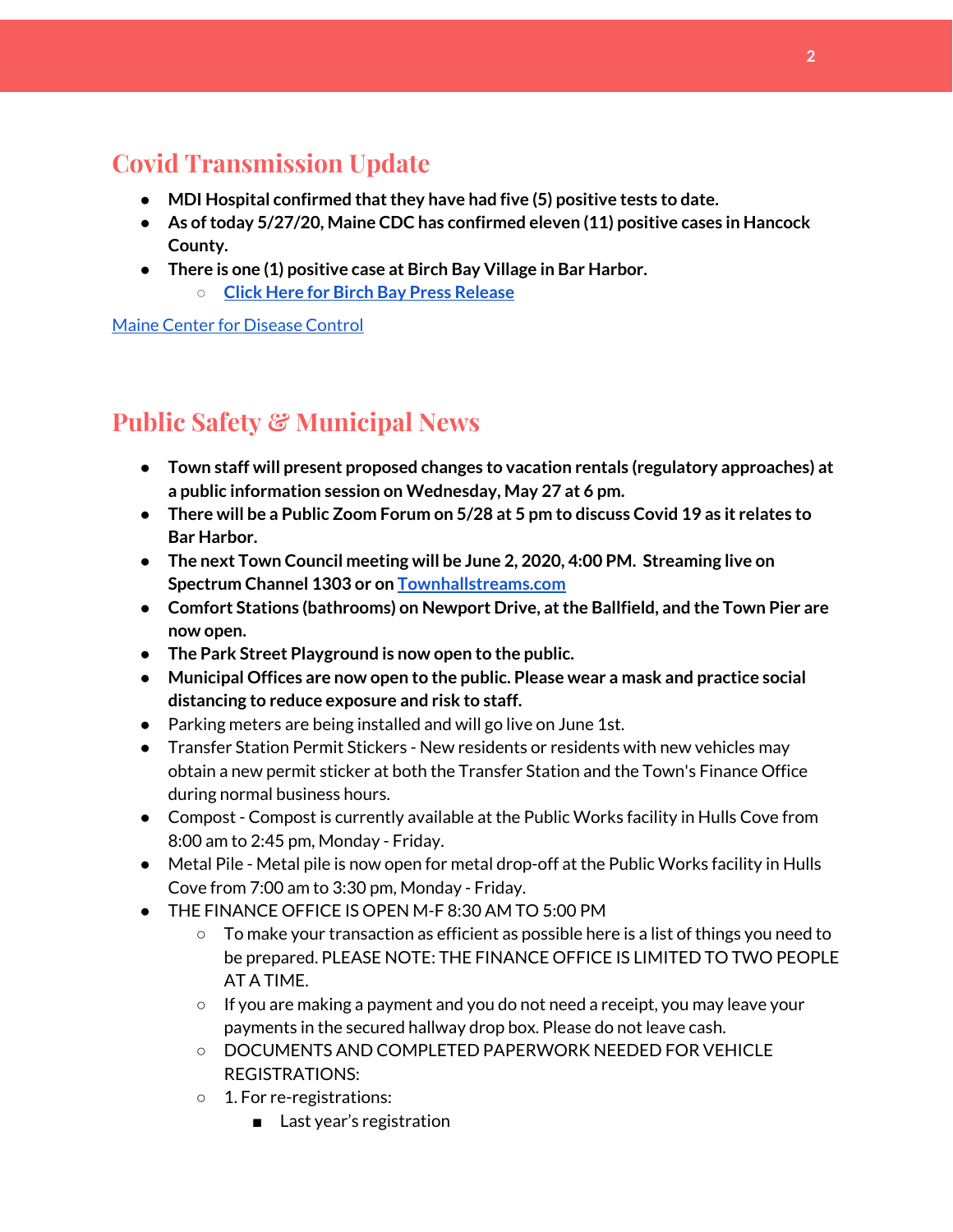- CURRENT proof of insurance on the vehicle you intend to register.
- Current mileage
- 2. For new registrations purchased from a MAINE dealer
	- Blue title application
	- Bill of sale showing proof of sales tax paid at the dealer.
	- CURRENT proof of insurance on the vehicle you intend to register.
	- If the vehicle is a lease, you also need to provide the lease agreement.
	- **\*\*NOTE:** The owner must be present to do the first time registration.
- 3. For new registrations purchased from a private seller.
	- Original title signed over to you by the original owner(s).
	- Detailed bill of sale including the vehicle information, purchase price, signature of seller.
	- CURRENT proof of insurance on the vehicle you intend to register.
	- COMPLETED MVT-2 Application for Certificate of Title. (This document is in the hallway for you to fill out ahead of time.)
	- COMPLETED Use Tax Certificate. (This document is in the hallway for you to fill out ahead of time.)
	- **\*\*NOTE:** The purchaser(s) must be present to do the first time registration.
- $\circ$  4. For new registrations that were registered previously in your name in another state:
	- Original out of state title in your name(s).
	- The out of state registration in your name(s).
	- CURRENT proof of insurance on the vehicle you intend to register.
	- COMPLETED MVT-2 Application for Certificate of Title. (This document is in the hallway for you to fill out ahead of time.)
	- COMPLETED Use Tax Certificate. (This document is in the hallway for you to fill out ahead of time.)
	- **■** \*\*NOTE: The purchaser(s) must be present to do the first time registration.
- Town of Bar Harbor Town Meeting has been rescheduled for June 30th, and the Election will be held on July 14th.
- BURN PERMITS: Burn permits are not being written by BHFD at this time but residents can get a permit online at <https://www13.informe.org/burnpermit/public/index.html>. If unable to obtain a permit online, it is because the fire department is not allowing burning for the day.
- CDC Announces [Modifications](https://www.cdc.gov/media/releases/2020/s0409-modifications-extension-no-sail-ships.html) and Extension of No Sail Order for All Cruise Ships
- Police Department: The Town's Police Department is tasked with enforcing the Governor's Essential Business [Mandate](https://www.maine.gov/governor/mills/sites/maine.gov.governor.mills/files/inline-files/An%20Order%20Regarding%20Essential%20Businesses%20and%20Operations%20.pdf) to ensure that all non essential businesses are complying with the order to close. Please call the department 288-3391 for more information.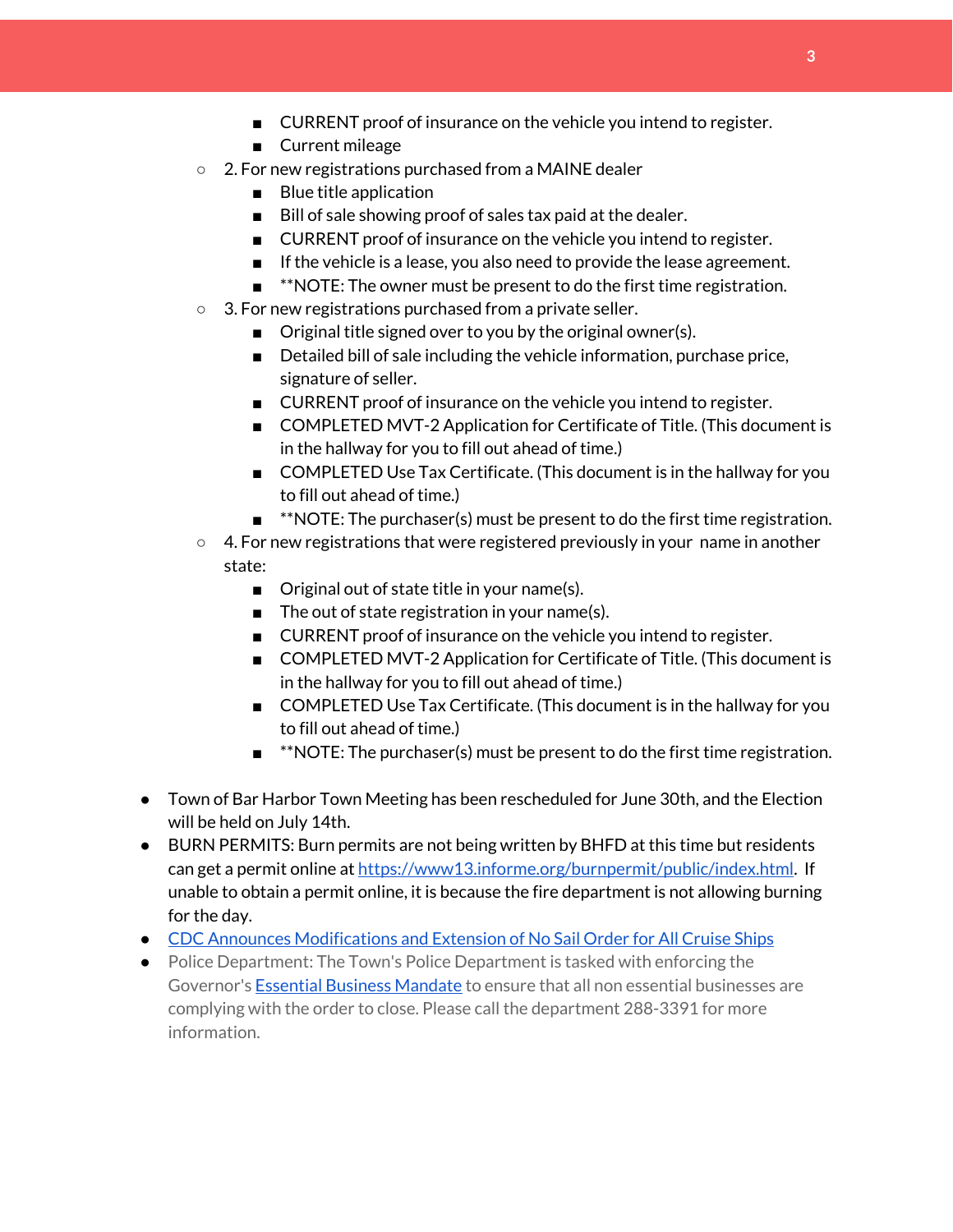# **Island Explorer**

Downeast Transportation, in consultation with its partners, has decided to indefinitely postpone Island Explorer bus system service for 2020 due to the COVID-19 pandemic. The Island Explorer is a propane-powered, fare-free transit system that serves Acadia National Park and the surrounding communities. In 2019, the bus system carried more than 648,000 passengers. Service would normally begin June 23rd on Mount Desert Island and Memorial Day weekend on the Schoodic Peninsula, and run through Columbus Day.

# **MDI Hospital**

## **16 Ways to Help Reduce Covid [Anxiety](https://www.mdihospital.org/news/16-ways-to-help-reduce-covid-19-anxiety/)**

## **[Nutrition](https://www.mdihospital.org/news/16-ways-to-help-reduce-covid-19-anxiety/) during Covid 19**

**MDI Hospital Coronavirus Call Center :**If you are having symptoms or think you may have been exposed to COVID-19, call your primary care provider. If you do not have one, reach out to our Coronavirus Call Center at 207-801-5900. Calling ahead helps our dedicated health care professionals provide the best possible care and protects those in our community who are most vulnerable.

Remember: **PLEASE CALL AHEAD**

MDI Hospital has suspended visitation. There are several exceptions, please visit this website to learn more.

## MDI [Hospital](https://www.mdihospital.org/covid-19/?fbclid=IwAR2Q31t4a6H1pxDfUeqSzFcmp5UbRlSwe93i58zEkHstfexp5EgoHB5cxGU) Covid Updates

# **Hannaford, Paradis True Value, A&B Naturals**

## **[Hannaford](https://www.hannaford.com/locations/bar-harbor-hannaford-21051)**

## **"As always, a big thank you to all of our customers for their understanding through many changes in how we operate in today's environment!"- Jay Boyce, Manager**

Deli and seafood service cases are now available. They ask customers to be patient as they pilot a system that supports social distancing. Customers should not expect to see our full variety immediately, but it will improve over the coming weeks.

Deli hours are 7am to 7pm.

Seafood hours are 10am to 7pm.

Store hours are now 7am - 9pm daily.

Curbside Pickup is now available for prescriptions, please call the pharmacy for details [\(207\)](https://www.google.com/search?client=firefox-b-1-d&q=hannaford+pharmacy+bar+harbor#) [288-0421](https://www.google.com/search?client=firefox-b-1-d&q=hannaford+pharmacy+bar+harbor#)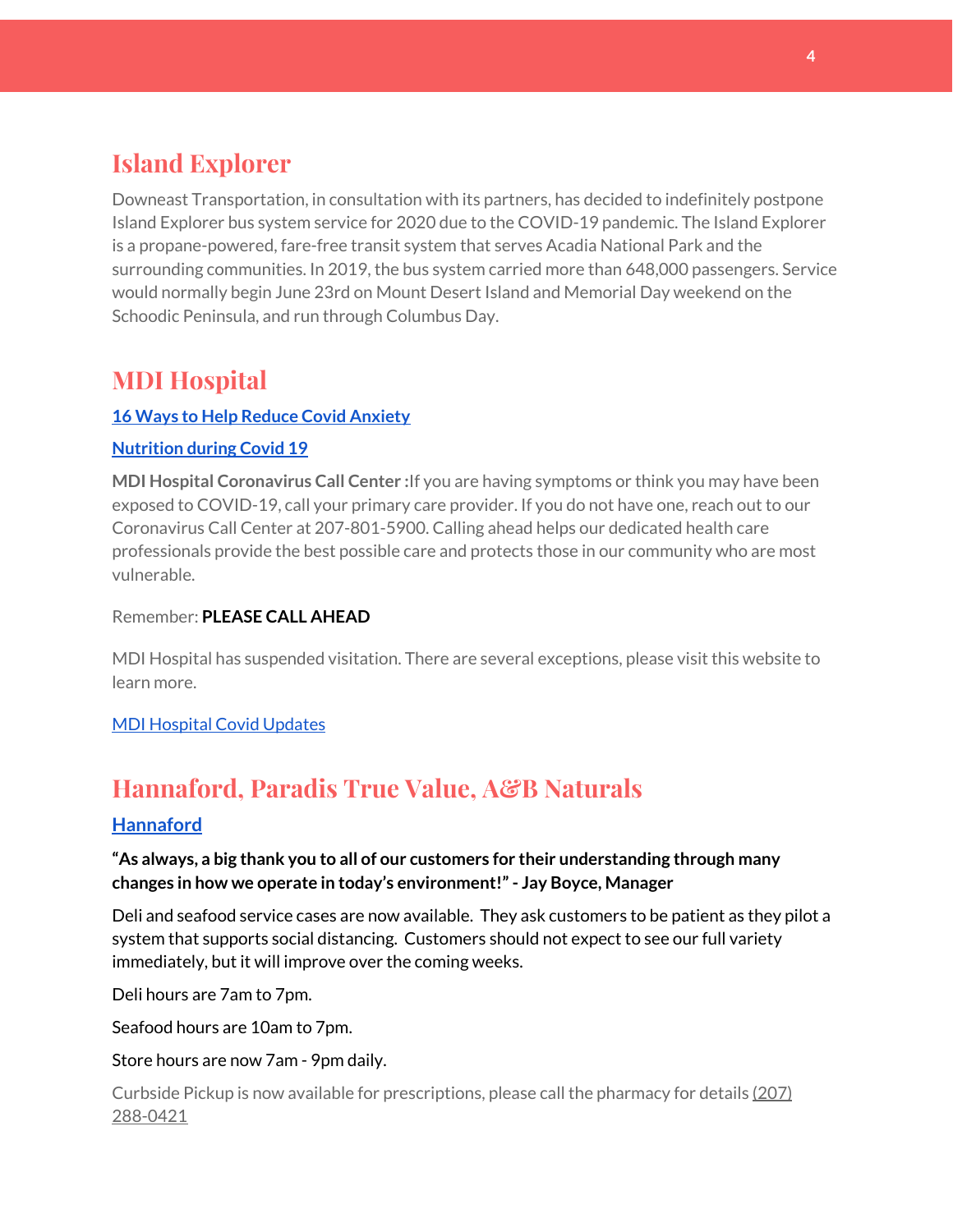Senior hours are now 7 am- 8 am on Tuesdays, Wednesdays, and Thursdays.

There may be daily limits per customer on the following items:

BUTTER - BABY WIPES - NAPKINS - PAPER TOWELS - HOUSEHOLD CLEANING SUPPLIES - HAND SANITIZER - EGGS - VITAMINS - COUGH & COLD MEDICINE - DISINFECTING SPRAY ALOE - RUBBING ALCOHOL - LIQUID HAND SOAP - FACE MASKS - TOILET PAPER - FLOUR FACIAL TISSUE - PAIN RELIEVERS

**To those who are looking for work: [Hannaford](https://www.hannaford.com/about-us/careers) is currently hiring.**

## **[Paradis](https://www.facebook.com/ParadisTrueValue/) True Value:**

Paradis is doing curbside pick-up with ordering and payment processing for those who do not wish to enter the store.

**Paradis has masks and plexiglass in stock, which can be cutto order.**

#### **Paradis Outdoors just received a large shipment of outdoor plants**

When shipments of supplies come in they post to their [facebook](https://www.facebook.com/ParadisTrueValue/) page to notify customers of new inventory. 207-288-4995

Paradis True Value is now hiring, please send inquiries to [bethp@paradistruevalue.com](mailto:bethp@paradistruevalue.com) .

## **A&B [Naturals:](http://aandbnaturals.com/)**

A & B Naturals is doing curbside pickup, walk up window purchases, and online orders.

All are welcome at A&B with a mask and social distancing.

5 customers are allowed in the store at a time.

To place orders: call 207-288-8480 /email [aandb.order@gmail.com](mailto:aandb.order@gmail.com)/ or on the website [www.aandbnaturals.com](http://www.aandbnaturals.com/)

## **Bar Harbor Chamber of Commerce**

**If you have ideas that would help Bar Harbor businesses during this time, please email concepts to Chamber Director Alf Anderson: [alf@barharborinfo.com](mailto:alf@barharborinfo.com)**

Includes resource lists for visitors and businesses

<https://www.visitbarharbor.com/member-center-coronavirus-resources>

## **School Information: Conners Emerson & MDI High School**

**SCHOOL LUNCH :**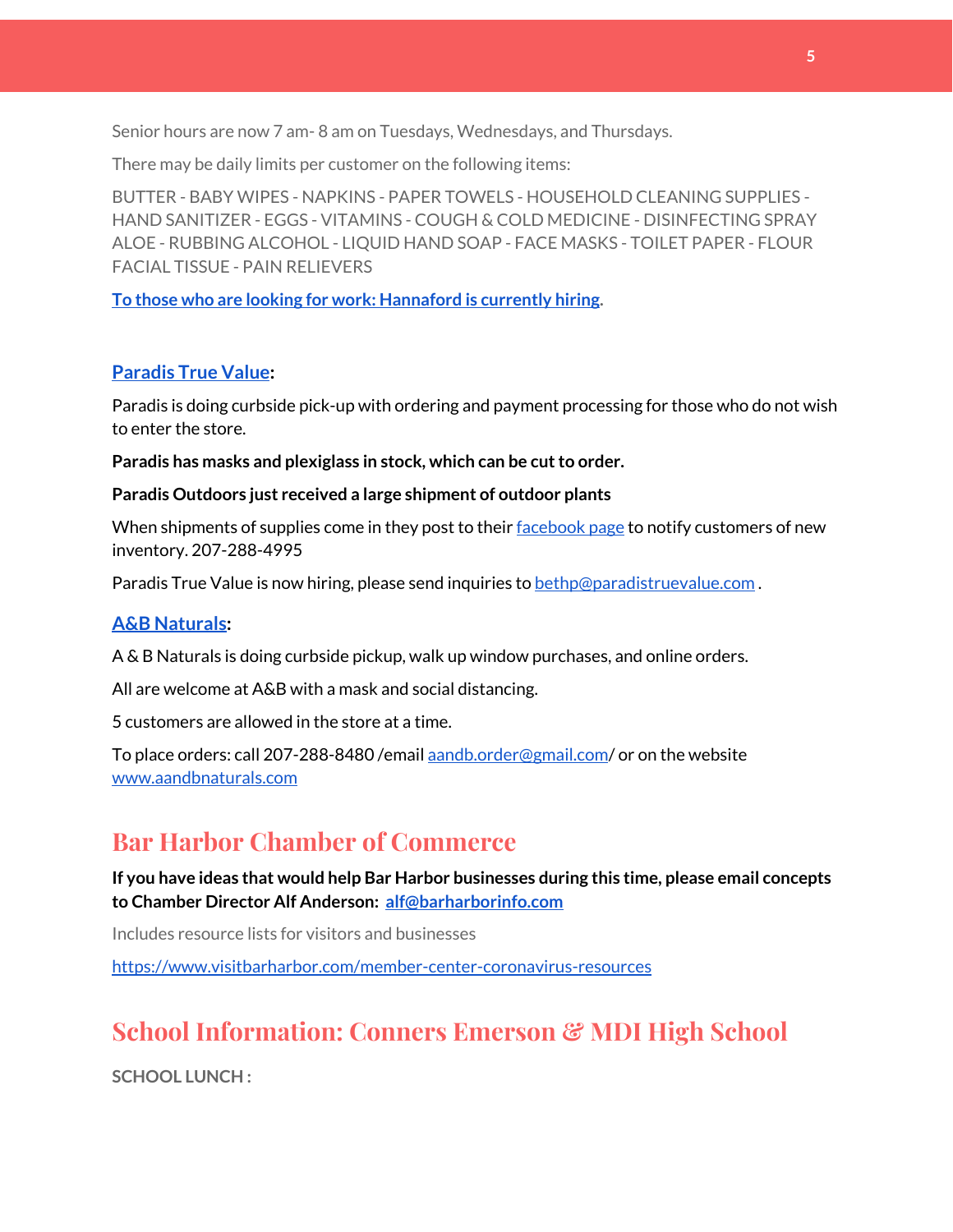#### **MDI High School**

### **GRADUATION: Sunday, June 7th at 5:00 pm**

#### MDIHS Food [Program](http://www.createsurvey.com/c/83380-7yUuuZ/) Option



Any MDI High School student who resides in the town of Bar Harbor, Mount Desert, Tremont, Trenton or Southwest Harbor will have the opportunity to pick up a bag breakfast/lunch. Each bag can be picked up at your town's elementary school (Town of BH @ Conners Emerson, Town of Mount Desert @ MDES, Town of Tremont @ Tremont Elementary Town of Trenton @ Trenton Elementary and Town of SWH @ Pemetic). These meals are

available free to any MDIHS student regardless of your lunch status. Students in Hancock or Lamoine --please contact your elementary school for meal options.

<sup>→→</sup>Complete this [survey](http://www.createsurvey.com/c/83380-7yUuuZ/) by Thursday each week to reserve meals for the following week.

#### **Conners-Emerson School**

This is for students living in Bar Harbor and the surrounding villages. Food will be picked up Monday and Thursday 11:30 to 12:30 in front of the Emerson Library

#### <http://www.mdirss.org/>

**Latest email update from [Principal](https://docs.google.com/document/d/1OKDsYNtOgV0FI9xAcXwQvenOKLV0S2vBg1o5jtu5CrE/edit?usp=sharing) Haney MDI High School - Updated Graduation Plans Latest email update from Conners [Emerson](https://docs.google.com/document/d/1v3pgkG6Q-9S3gisuUIj4etPVDwgBKl4P00JBkvZr-kk/edit?usp=sharing) School - Havana has changed food schedule** Latest email update from [Superintendent](https://docs.google.com/document/d/1fzeCbc8gpTSKmUaDoQH1Avx5PVl-h0reFphXrT1eUNA/edit?usp=sharing) Marc Gousse - Summer and Fall Planning

## **Mental Health**

[National Alliance on Mental Illness Maine](https://www.namimaine.org/) [Maine DHHS - Hotlines/Crisis Numbers](https://www.maine.gov/dhhs/hotlines.shtml) Crisis [Services](https://www.sweetser.org/programs-services/services-for-adults/crisis-services/)

## **Acadia National Park**

**See latest [alertfrom](https://www.nps.gov/acad/learn/news/delaying-start-up-operations.htm) ANP :** Delay of Opening

## **Land & Garden Preserve**

Little Long Pond and all the Preserve's natural lands remain open. Visitors to the Preserve are encouraged to follow disinfecting and distancing protocols.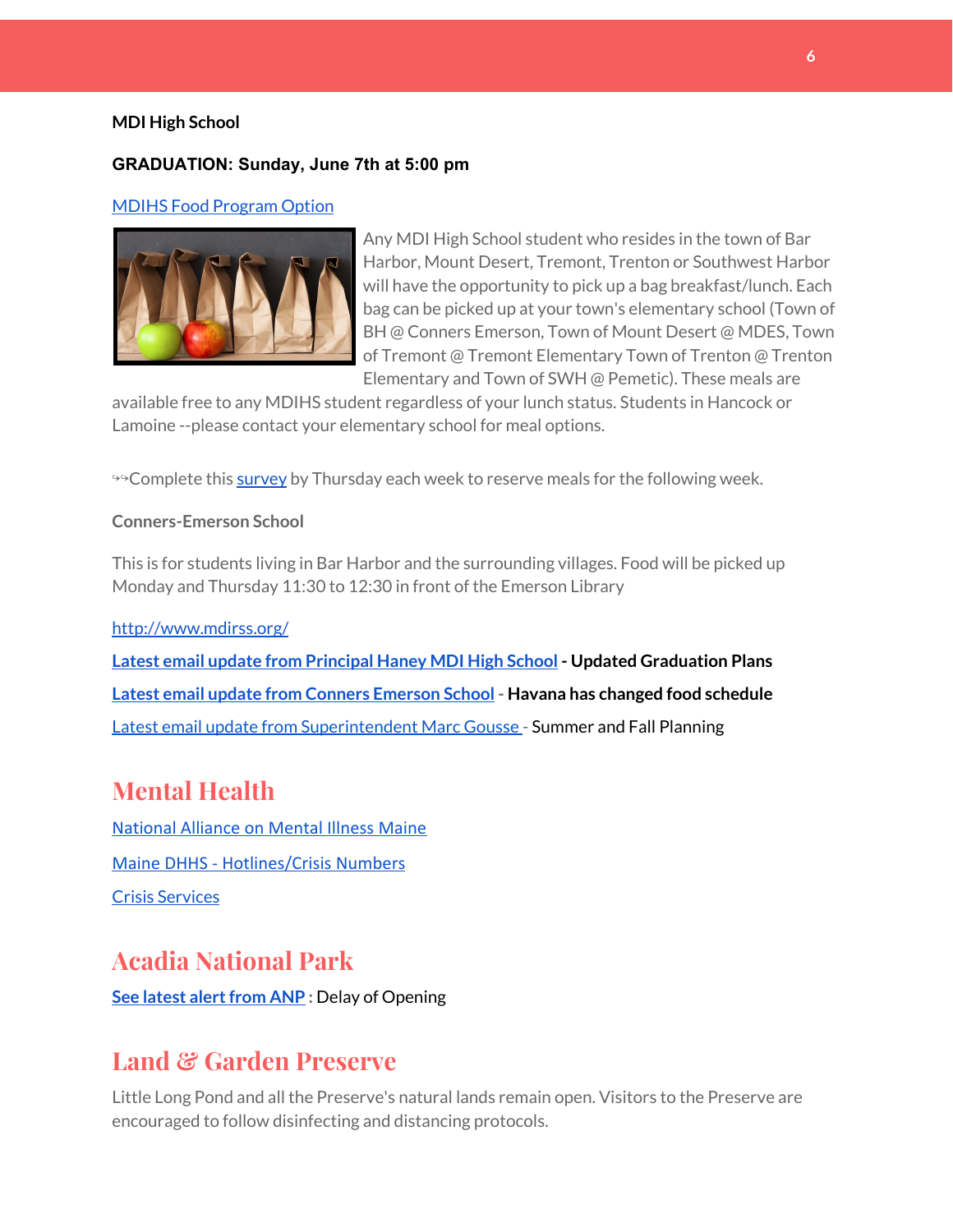Beginning the week of April 20, 2020 the Natural Lands team will begin an erosion control project along the southeastern side of Little Long Pond. The lower carriage road leading to the Boathouse will be seeded and closed to visitors for the next six weeks. Please do not go beyond any fencing and signage to allow new grass the necessary time for proper germination.

The gardens remain closed and locked, and will reopen when it is safe to do so.

More info on our website: <https://www.gardenpreserve.org/>

# **Community Resources**

## **Healthy Acadia [Newsletter](https://mailchi.mp/healthyacadia.org/may25_2020?e=e6ccd2569f) 5/25/20**

Open Table MDI – Building [Community,](https://www.opentablemdi.org/) One Meal at a Time is delivering meals twice a week, free of charge, to anyone who requests them (MDI wide), as well as once a week curbside pick up. They are donation based and the food is healthy and tasty.

Jesup [Memorial](https://jesuplibrary.org/) Library educational resources

Mount Desert 365 Resource [Spreadsheet](https://docs.google.com/spreadsheets/d/1okAx6HSsgXZY9CGH07Dzi6rqe7a6m4dLCPKot2Li7Ek/edit?usp=sharing) is a resource list for all of MDI

Project Open: A community [spreadsheet](https://docs.google.com/spreadsheets/d/1dBicBiBXGzzWEFd9oqL7EBDbFWjDCPl6SSMea_Kt4pc/htmlview#) letting residents and visitors know what island [businesses](https://docs.google.com/spreadsheets/d/1dBicBiBXGzzWEFd9oqL7EBDbFWjDCPl6SSMea_Kt4pc/htmlview#) are open

Mount Desert Island [Community](https://www.mdicr.org/) Response is a resource list for all of MDI

Bar [Harbor](https://www.barharborfoodpantry.org/) Food Pantry

Help Request to MDI [Community](https://docs.google.com/forms/d/e/1FAIpQLSeZfu0tCcthHc9oL7tPomVRdniYiE7nbT_kkK9iCSRgqDhOvQ/viewform) Helpers

**Ways to Help**

MDI [Nonprofit](https://sites.google.com/mdina.org/public/sos-mdi?authuser=0) Alliance : Share Our Stimulus : share stimulus money with local nonprofits.

MDI [Community](https://docs.google.com/forms/d/e/1FAIpQLSe_CJUFdVvwJkmymWRqUeK8bx3m7n4uSOuUPYHqXSAyH2DBoQ/viewform?fbclid=IwAR25hjnWGhnMP0lOWMcBPRBumhtQCJGZO4hlk-T-VjNGZljL1kVX5pWrL6U) Helpers

Island [Connections](http://islconnections.org/contact-us/)

# **Government News & Mandates**

## **[Governor](https://www.maine.gov/governor/mills/) Mills: Latest Updates :**

- **● Mills [Administration](https://www.maine.gov/governor/mills/news/mills-administration-announces-update-restarting-maines-economy-plan-2020-05-27) Announces Update to Restarting Maine's Economy Plan**
- Governor Mills [Announces](https://www.maine.gov/governor/mills/news/governor-mills-announces-new-major-federal-funding-will-be-used-expand-lab-and-testing) New Major Federal Funding Will Be Used To Expand Lab and Testing [Capacity](https://www.maine.gov/governor/mills/news/governor-mills-announces-new-major-federal-funding-will-be-used-expand-lab-and-testing) Across Maine
- Mills [Announces](https://www.maine.gov/governor/mills/) Changes to Opening Plans, RV Parks and Campgrounds
- Mills [Announces](https://www.maine.gov/governor/mills/news/maine-eliminates-testing-prioritization-expands-testing-anyone-suspected-having-covid-19-2020) Expanded Testing Capability
- Mills [Administration](https://www.maine.gov/governor/mills/news/mills-administration-allows-lodging-reservations-future-stays-2020-05-14) Allows Lodging Reservations For Future Stays, 5/15/20
- [Governor Mills Press Release, 5/8/2020](http://r20.rs6.net/tn.jsp?f=001JwXqf4aobCnOzlMPNLsvlvUmVe0kHWp-2z2cFKWPwfAseDVfbnmHtbsmKuIMrcjj0yrYlf--jeDG1YmjtLgRdBEY8lKzJ0jJZ74w2nS_Ebb8-RlK-bys4ucy7lBaYQJ_REuY29E2H4wBazVAb4-_j5u1edjqvFqB5YAxK0eQKfWV9zD9bK7IJ86cNHY60DWJOOEW9HRxuhClpX0d1-RQhNT0fXC1D-HFfo3xcGA5GDVlRnyi0MSVK49UAGOYxglB&c=ESDF_YNNZNPMLNev7uEtMbBg6FmxBbYDODEfTCb1XzlA2Wa7PjOs4Q==&ch=Y05qktBf-gVbIBKAUfUEz8hRJ-Pqgkzx-IdlaoFbeJ99bYDYZBoumw==)
- [Retail Business Guidelines, 5/8/2020](http://r20.rs6.net/tn.jsp?f=001JwXqf4aobCnOzlMPNLsvlvUmVe0kHWp-2z2cFKWPwfAseDVfbnmHtbsmKuIMrcjjLCnS4dWc22zIB-xrC6NwqfJjhmlC_htu6OyRnS0dx-5T27-N7WPnSFLcI-XmffADO3zvzRDFVWupmeIl-TYFUlP19v4WCNOL8OA3oO3EmnL-k45cnp7rq7CwV97igZAgiwedwSDYCtMOrvyvqZWKEEdha8jgFtG4_XRjb5nwAtTSnvZOOnjKqWJd2-SGNn4lzTGXIZWqk4u13Kocw7MOfqfD9TUhYMeMgwHg6pn_Sb7mSdRPxthMIugTbWMTarCj&c=ESDF_YNNZNPMLNev7uEtMbBg6FmxBbYDODEfTCb1XzlA2Wa7PjOs4Q==&ch=Y05qktBf-gVbIBKAUfUEz8hRJ-Pqgkzx-IdlaoFbeJ99bYDYZBoumw==)